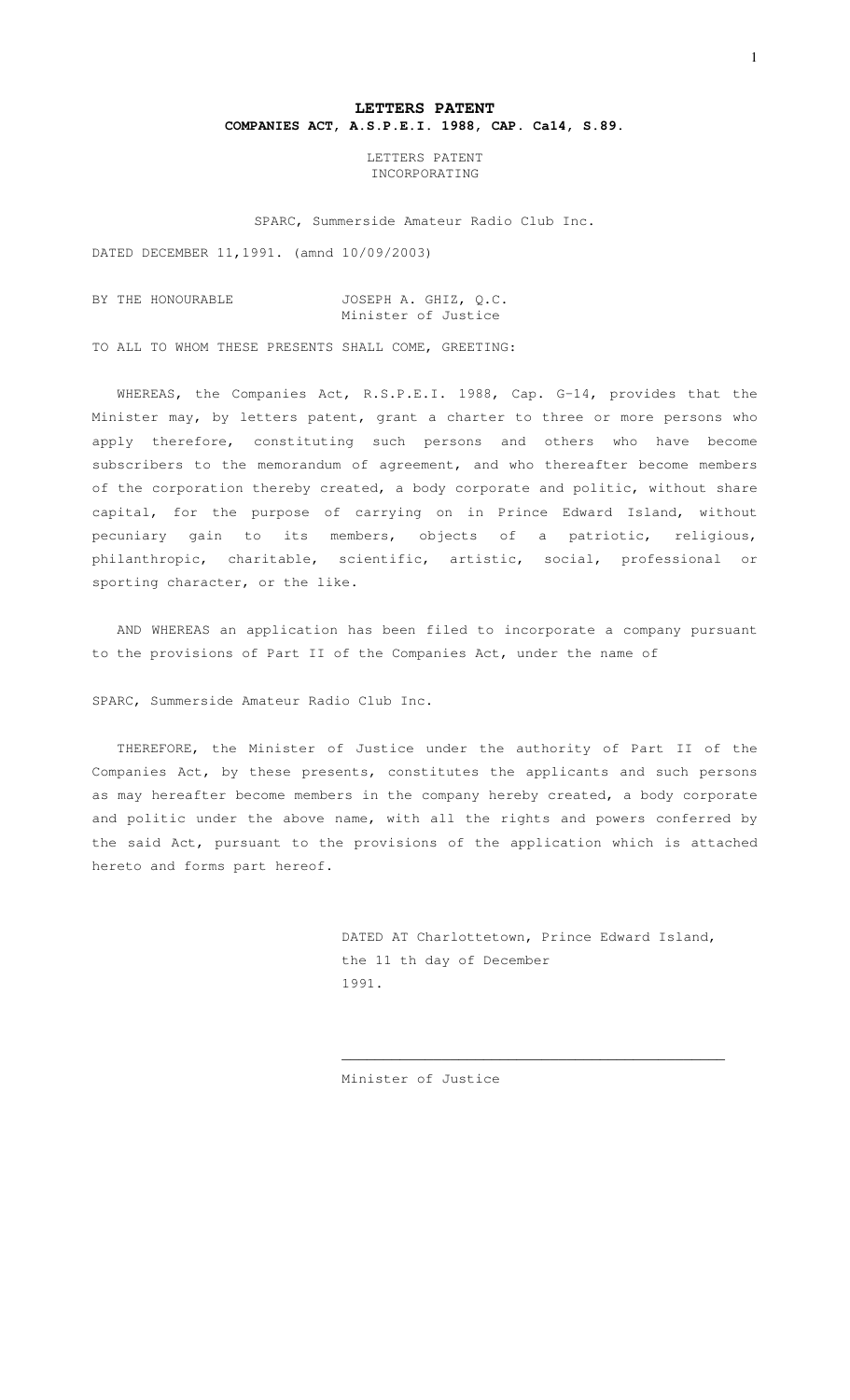> IN THE MATTER of the Companies Act, Revised Statutes of Prince Edward Island, 1988, Chapter C-14, Part II and amendments thereto

 $-$  and  $-$ 

IN THE MATTER of the petition of Ray Howatt and others for a Charter of Incorporation by Letters Patent under the proposed name of "SPARC, Summerside Amateur Radio Club Inc.".

# TO: THE HONOURABLE THE MINISTER OF JUSTICE THE PETITION OF YOUR PETITIONERS NAMED HEREIN, HUMBLY SHEWETH:

- 1. THAT your Petitioners are desirous of obtaining a Charter of Incorporation by Letters Patent under the provisions of Part II of the Companies Act of Prince Edward Island, R.S.P.E.I. 1988, Chapter C-14, constituting them and others who become subscribers to the Memorandum of Agreement hereinafter mentioned, and those who hereafter become Members of the Proposed Corporation, a body corporate and politic, without share capital for the purpose of carrying out, without pecuniary gain to its members, the purposes hereinafter set forth.
- 2. THAT the proposed name of the Corporation is "SPARC, Summerside Amateur Radio Club Inc.".
- 3. THAT the purposes for which its incorporation is sought are set out in Schedule "A" hereto attached.
- 4. THAT the head office of the Corporation shall be in Summerside, Province of Prince Edward Island. The registered office of the Corporation shall be c/o Summerside Police Station, 270 Foundry Street, Summerside, Prince Edward Island, C1N 1G1.
- 5. THAT the names, addresses and callings of the Petitioners herein all of whom are of the full age of 18 years, are as follows:-

| NAME           | ADDRESS                      | OCCUPATION    |
|----------------|------------------------------|---------------|
| Ray Howatt     | 25 McGee Drive               | Instructor of |
|                | St. Eleanors                 | Computer      |
|                | P.E.I.                       | Technology    |
|                | $C1N$ 4B5                    |               |
| Kevin Clark    | Linkletter Rd                | Electronics   |
|                | Summerside R.R. 2 Technician |               |
|                | P.E.I.                       |               |
|                | C1N 4J8                      |               |
| Marjorie Lecky | P.O. Box 295                 | Secretary     |
|                | Wilmot P.E.I.                |               |
|                | C1N 4Y8                      |               |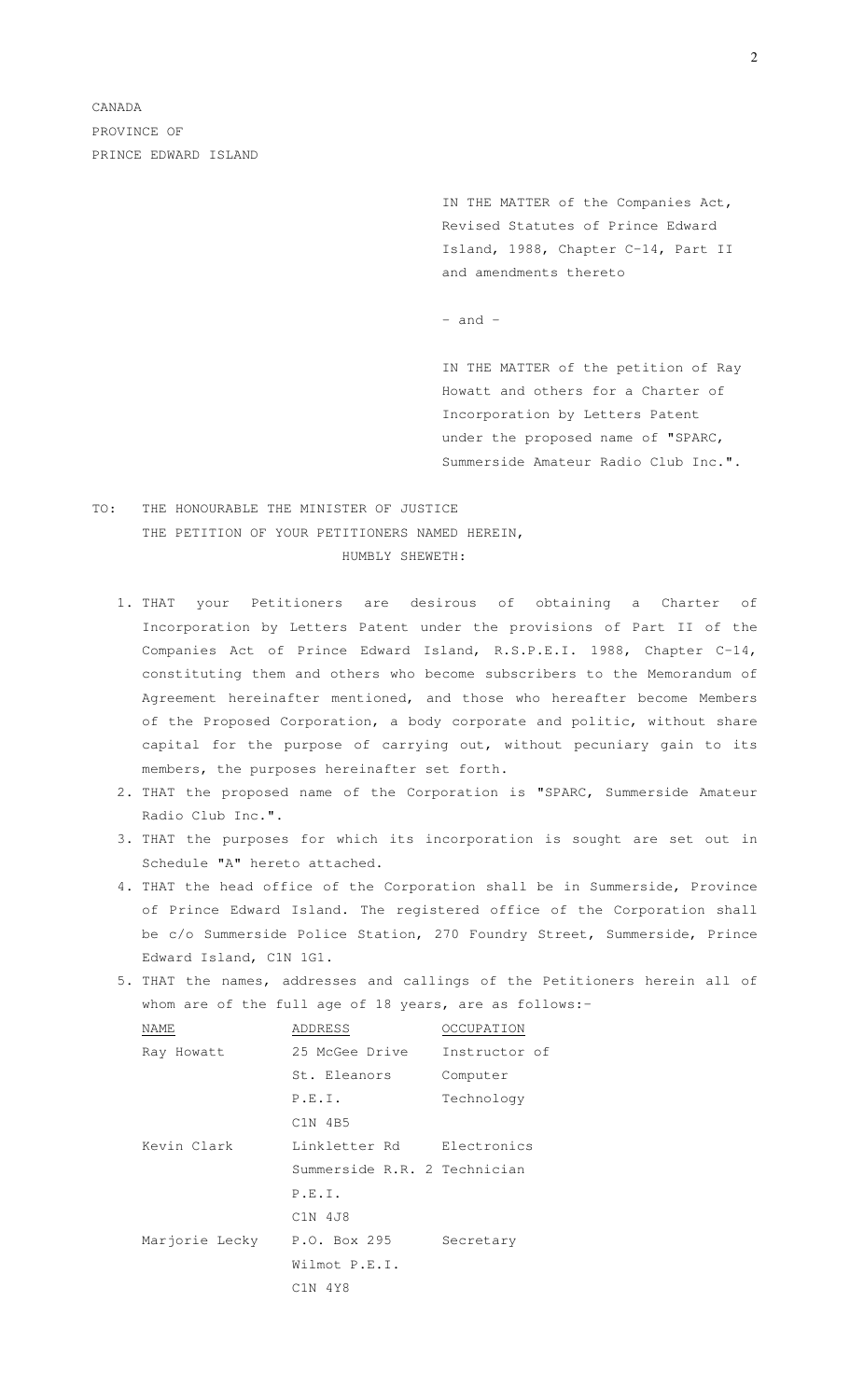- 6. THAT the Petitioners herein are to be the first or Provisional Directors of the Corporation, serving such Corporation until the first annual or special meeting for the election of Directors has been held.
- 7. THAT attached hereto and marked Schedule "B" is a Memorandum of Agreement setting forth the by-laws of the proposed Corporation including by-laws on the matters set out in Subsection (2) of Section 90 of the said Companies Act of Prince Edward Island.
- 8. THAT your Petitioners have undertaken that the said Corporation shall be carried on without the purpose of gain for its Members and that any profits or other accretions to the Corporation shall be used in promoting its purposes.

YOUR PETITIONERS THEREFORE PRAY that The Honorable The Minister of Justice, through the Director of Corporations, may be pleased to grant a Charter of Incorporation by Letters Patent constituting your petitioners, and such others as may become Members of the Corporation thereby created, a body corporate and politic without share capital, for the purposes hereinabove set forth under the name "SPARC, Summerside Amateur Radio Club Inc."

DATED this  $4^{TH}$  day of December, A.D. 1991.

|  | David R. Hammond | Ray Howatt     |
|--|------------------|----------------|
|  | David R. Hammond | Kevin Clark    |
|  | David R. Hammond | Marjorie Lecky |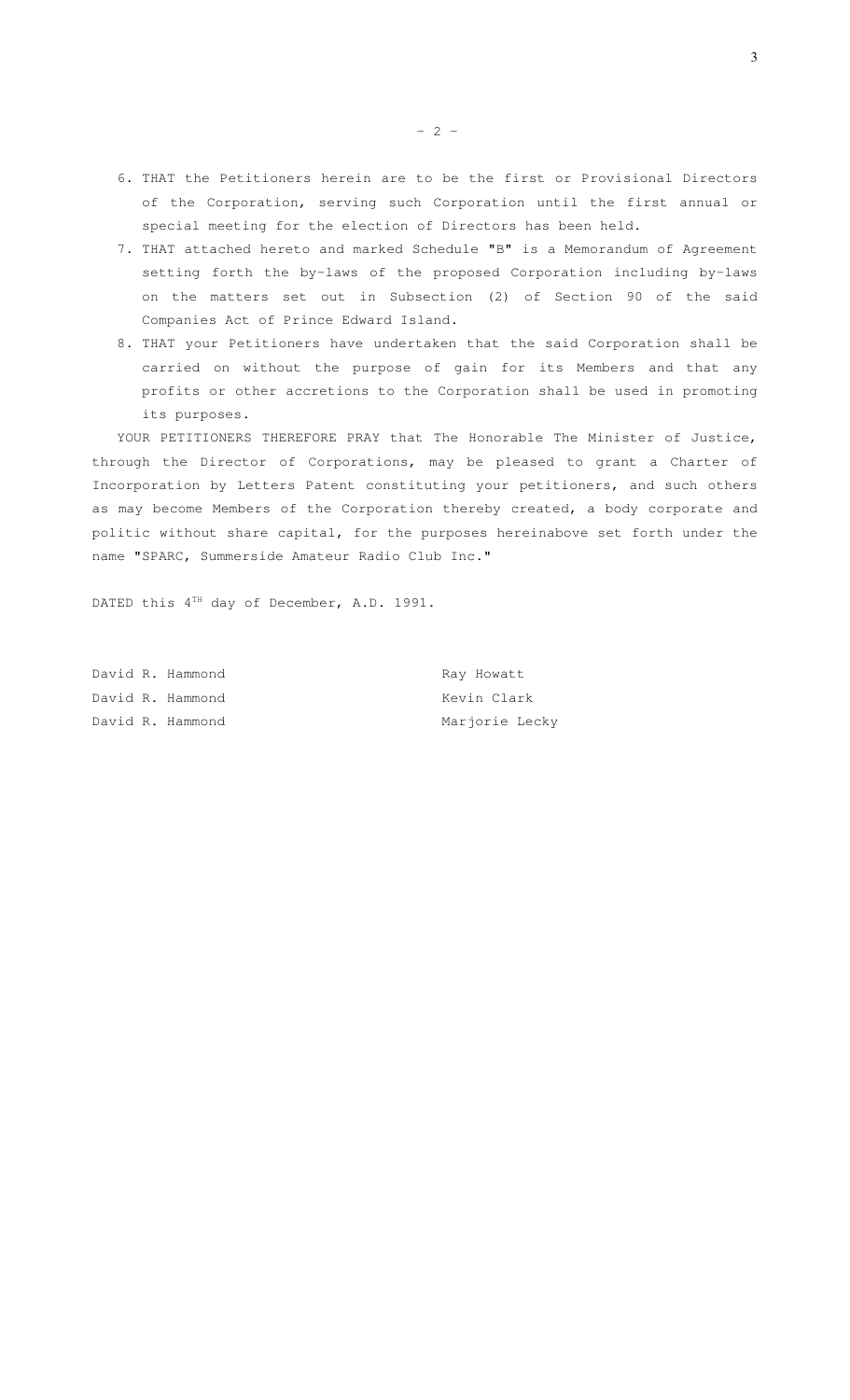#### SCHEDULE "A"

#### PURPOSES

The following are the purposes for which incorporation is being sought:-

- (a) TO actively participate in, and to foster the interest and events of amateur radio;
- (b) TO assist in every capacity possible in providing emergency communications when the occasion arises;
- (c) TO promote good relations with the general public on behalf of amateur radio;
- (d) TO provide meetings, social events and other activities for the benefit of the general membership;
- (e) TO increase the technical knowledge and operating skill of the club members, particularly newly licensed amateurs;
- (f) TO assist fellow amateurs, and those desirous of becoming qualified amateurs, in matters relating to amateur radio;
- (g) TO promote fellowship within the amateur radio fraternity;
- (h) TO enter into arrangements with any authorities, public or otherwise, that may seem conducive to the Corporation's purposes and to obtain from any such authority, any rights, privileges, licenses and concessions which the Corporation may think desirable and to carry out, exercise and comply with any such arrangements, rights, privileges and concessions;
- (i) TO cooperate with other organizations, whether incorporated or not, which have purposes similar to the purposes of the Corporation;
- (j) TO draw, make, accept, endorse, discount, execute and issue promissory notes, bills of exchange, bills of lading, warrants and other negotiable instruments or transferable instruments; and
- (k) TO do all such other things as are incidental or conducive to the attainment of the above purposes;
- (l) AND for these purposes to have power to make all necessary contacts and agreements, subject to the terms set out in the Memorandum of Agreement filed with this Petition; and
- (m) THE Corporation, is incorporated as a non-profit Corporation with the following restrictions on membership and operation:-
- (i) The directors shall serve as directors and officers without remuneration and no director or member shall directly or indirectly receive any profit from his position as director, officer or member,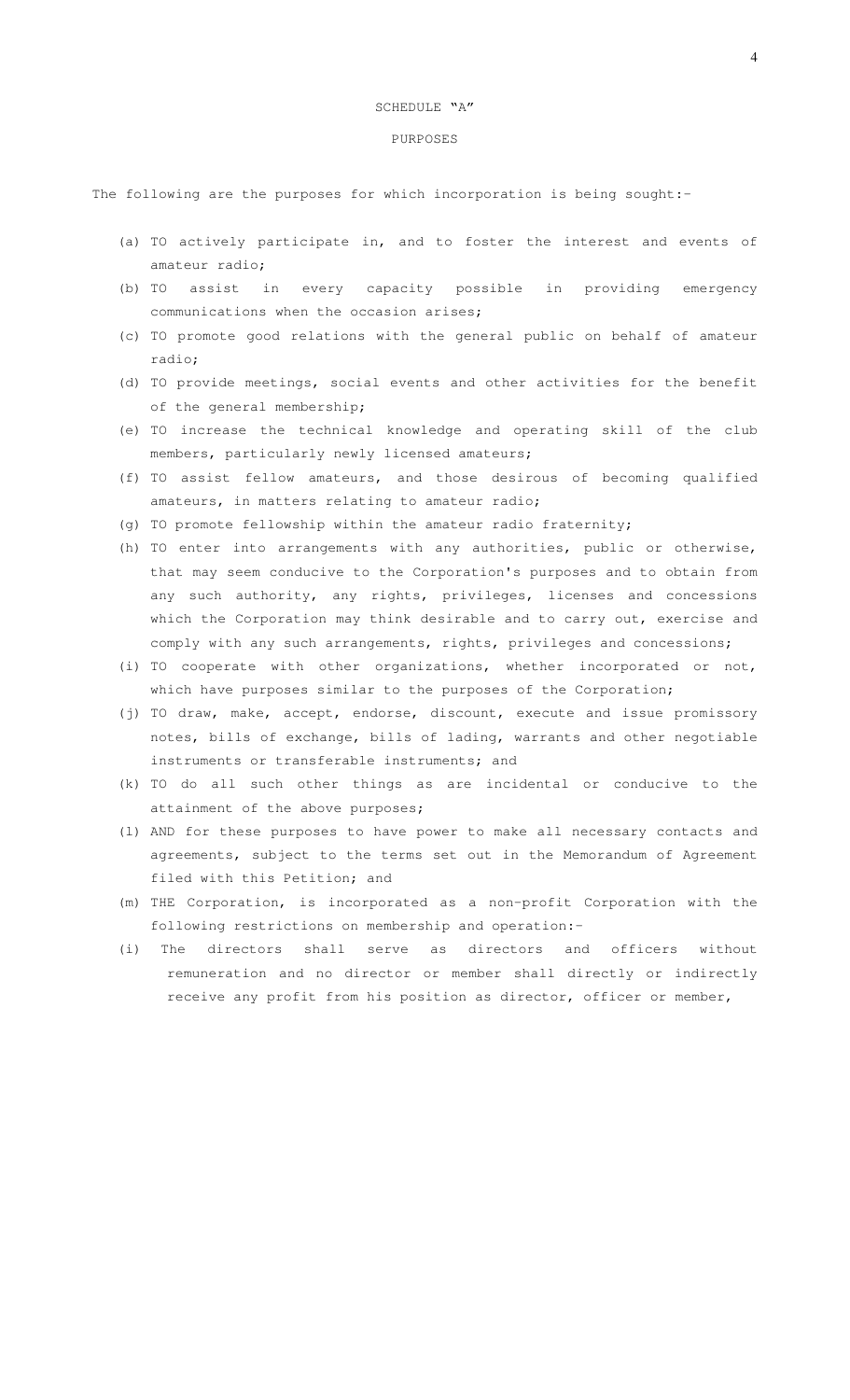provided a director, officer or member may be paid reasonable expenses incurred by him in the performance of his duties or on behalf of the Corporation.

- (ii) All income of the Corporation shall be used exclusively for carrying out the purposes of the Corporation. Upon the dissolution of the Corporation, and after the payment of all debts and liabilities, its remaining property shall be distributed or disposed of to charitable organizations which carry on their work solely in Canada and which are recognized as such under the Income Tax Act, Canada.
- (iii) The Corporation shall be carried on without the purposes of gain for its members and any profits or other accretions to the Corporation shall be used in promoting its purposes. No part of the income of the corporation shall be payable to or otherwise available for the personal benefit of any member thereof.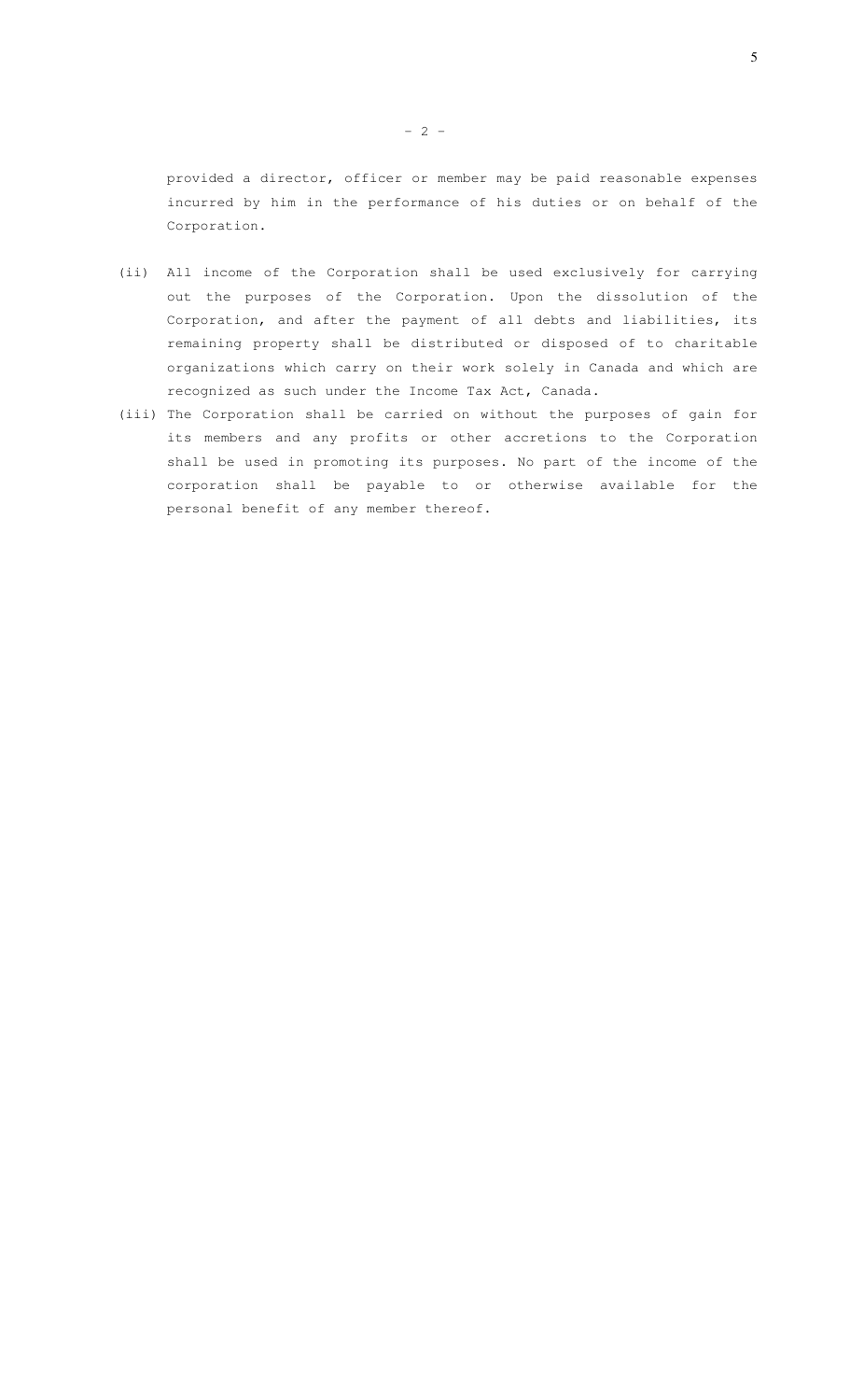# SCHEDULE "B" MEMORANDUM OF AGREEMENT

MEMORANDUM OF AGREEMENT of SPARC, SUMMERSIDE AMATEUR RADIO CLUB INC., a Corporation for which incorporation by Letters Patent is being sought, under the provisions of the Companies Act, Revised Statutes of Prince Edward Island, 1988, Chapter C-14, Part II and amendments thereto by Petition which accompanies this Memorandum.

We, the undersigned, do hereby severally covenant and agree each with the other to become incorporated under the provisions of the Companies Act, Revised Statutes of Prince Edward Island, 1988, Chapter C-l4, Part II and amendments thereto as a Corporation without share capital, for the purposes set forth in the foregoing Petition and under the By-Laws hereinafter set forth under the name "SPARC, Summerside Amateur Radio Club Inc.".

## 1. PRINCIPAL OFFICE

The head office of the Corporation (sometimes referred to herein as the "club") shall be at Summerside in the Province of Prince Edward Island and at such place therein as the Directors of the Corporation may from time to time decide.

## 2. FISCAL YEAR

The fiscal year of the Corporation shall terminate on the 31st day of December in each year.

## 3. CORPORATE SEAL

The seal of the Corporation shall be in such form as shall be prescribed by the Provisional Directors of the Corporation and shall have the words "SPARC, Summerside Amateur Radio Club Inc." or an abbreviated form thereon.

4. MEMBERSHIP

FULL MEMBERSHIP: Any person holding a Canadian Certificate of Proficiency of Amateur level or higher, or a recognized non-Canadian Certificate, with operating privileges in Canada, may become a full member subject to approval of a simple majority of members present at a meeting where a quorum is present.

LIFE MEMBERSHIP: Any Full Member may become a life Member if proposed at a Meeting, subject to the approval of a simple majority of members present at a subsequent Meeting where a quorum is present. Life Membership is granted for exemplary conduct by a member who has made major contributions to the Club. Life Members are exempt from dues. ASSOCIATE MEMBERSHIP: Any person with a bona fide interest in Amateur

Radio may become an Associate member subject to approval of a simple majority of members present at a meeting where a quorum is present. HONORARY MEMBERSHIP: See article 22 on page 11.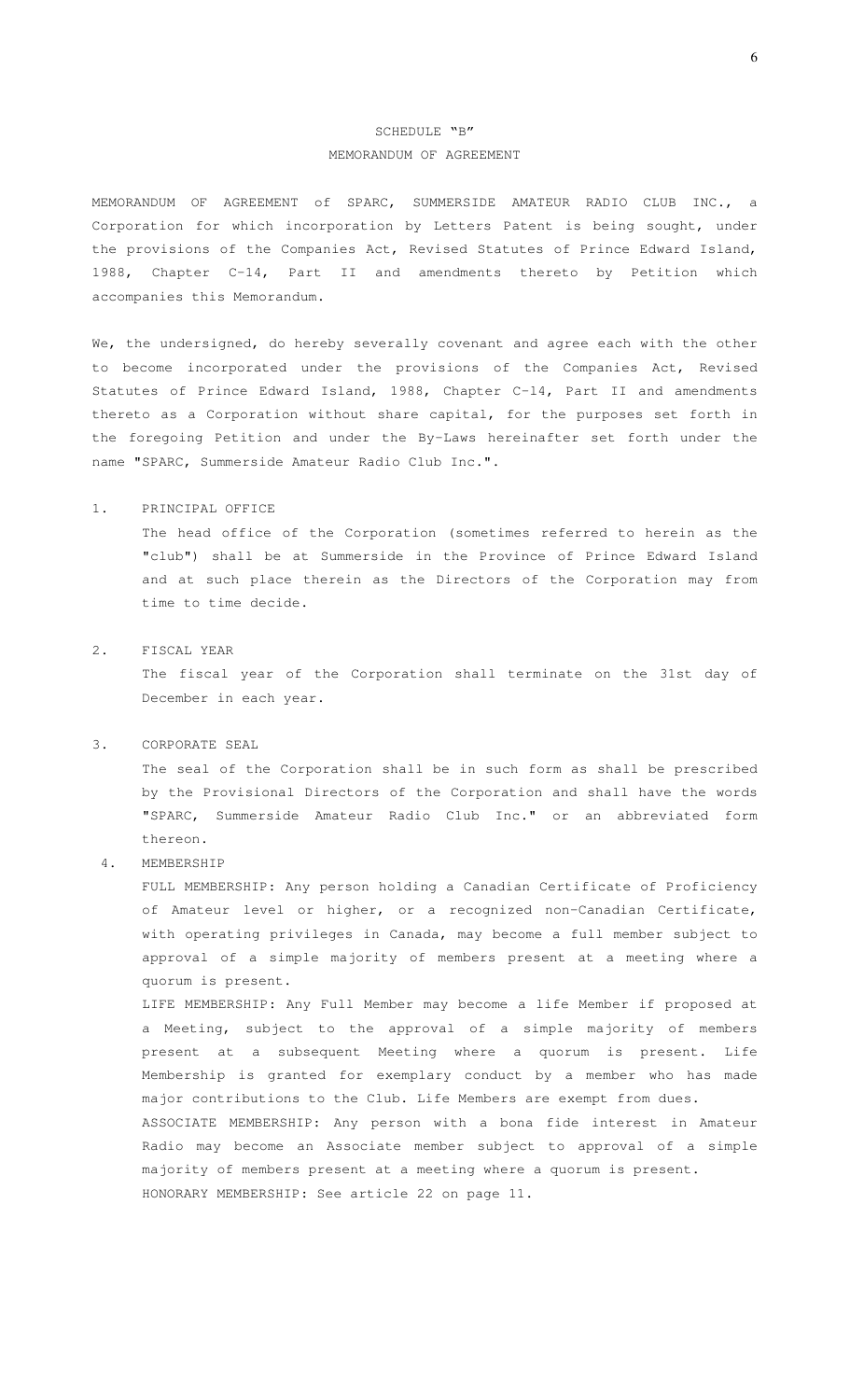Every Member shall be entitled to vote at any meeting of the Club.

Membership in the Club shall cease upon the death of a member, or if, by notice in writing to the Secretary, he/she resigns his/her membership, or if he/she ceases to qualify for membership in accordance with this Constitution and By-Laws.

The Club may revoke the membership of any member who by personal action or conduct contravenes the objectives of the Club, by a simple majority vote of the members present at a meeting where a quorum is present.

5. THE EXECUTIVE:

The board of directors, which shall be called the executive, shall consist of the following officers of the club:

- (1) President,
- (2) Vice-President
- (3) Secretary and
- (4) Treasurer

and they shall be elected by a simple majority of members present in good standing at an annual meeting of the club where a quorum is present. The term of office shall be one (1) year.

PRESIDENT: The President shall be elected at the Annual Meeting of the Club. The PRESIDENT shall be a Full or Life Member. The term of office shall be one year without prejudice to re-election for future terms.

VICE PRESIDENT: The Vice-President shall be elected at the Annual Meeting of the Club. The Vice-President shall be a Full or Life Member. The Vice-President term of office shall be one year without prejudice to reelection for future terms.

TREASURER: The Treasurer shall be elected at the Annual Meeting of the Club. The Treasurer term of office shall be for one year without prejudice to re-election for future terms.

SECRETARY: The Secretary shall be elected at the Annual Meeting of the Club. The Secretary's term of office shall be for one year without prejudice to re-election for future terms. NOTE: The positions of Treasurer and Secretary may be combined into one position in the Club. Said position to be known as Secretary-Treasurer. The Club may appoint additional members to the Executive as required.

6. DUTIES OF THE EXECUTIVE:

PRESIDENT: The President shall preside at all meetings of the club and conduct the meetings in accordance with the Constitution and By-Laws of the club. He shall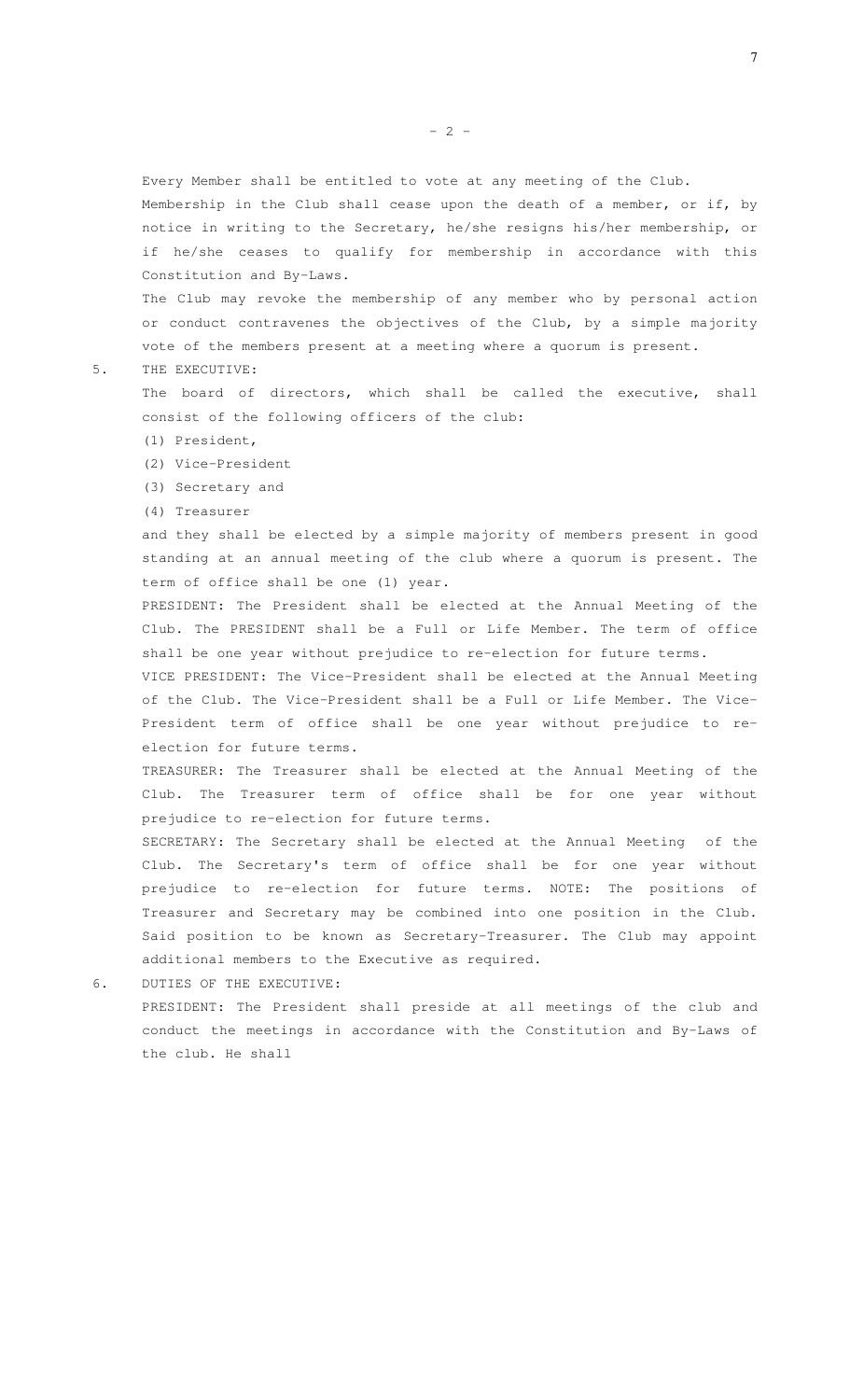decide questions of order, sign official documents by and for the club and perform all customary duties pertaining to the office of President.

VICE-PRESIDENT: The Vice-President shall assume all the duties of the President in his absence and also carry out any duties assigned to him by the executive.

SECRETARY: The Secretary shall keep a record of the proceedings of all meetings, carry on all correspondence as instructed, read communications received, and read the minutes of the preceding meeting and keep a record of attendance.

TREASURER: The Treasurer shall keep a roll of members, receive and provide a receipt for all monies paid to the club, keep an accurate account of all monies received and expended, deposit funds in the club bank account without undue delay, pay no bills without proper receipts and authorization, submit a report at annual meetings of the receipts and expenditures of the club during the year and report on funds on hand at the beginning of the year, and the balance of funds at the end of the year.

#### 7. COMMITTEES:

(1) The executive will appoint such committees as are required to further the aims and objectives of the club such as may be necessary for events such as field day, EMO affairs, liaison delegate, nominating committee chairman, etc. All members are eligible to perform as chairman or members of committees.

8. The executive as well as committee chairmen shall report to the club on their activities at all meetings of the club.

### 9. VACANCIES:

Vacancies in the executive shall be reported at the next meeting. A simple majority vote of members present at such meeting shall either empower the remaining executive to appoint a substitute or allow them to fulfill the function themselves for the balance of the term of office, or direct that an election will be held at the next meeting.

#### 10. CONTINUITY:

At the expiration of the term of office, officers of the club shall turn over to their successors all books,

8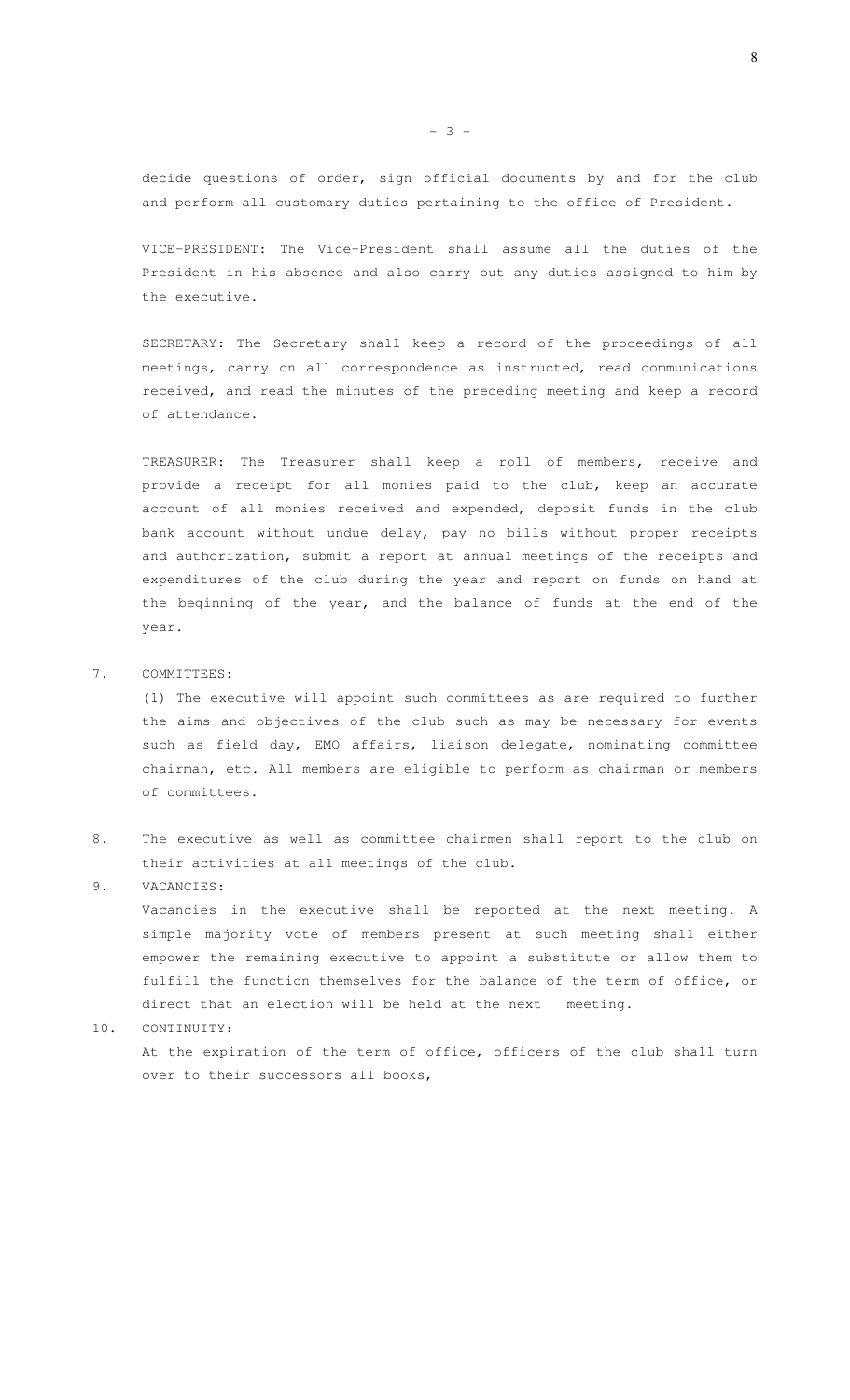records, and documents or other items received through or on behalf of the club.

#### 11. REMOVAL FROM OFFICE:

Officers not attending meetings or otherwise not fulfilling the functions of their office may be removed from office by a simple majority vote of members at a meeting at which a quorum is present and at which the matter was discussed and the officer notified.

#### 12. NOMINATION:

The nominating committee, chosen by the nominating committee chairman, shall contact and nominate a slate of officers for the following year. Present executive officers are eligible for nomination.

13. DUES:

The amount of annual dues shall be proposed by the executive and will be subject to approval by a simple majority of those club members present at a meeting at which a quorum is present. Annual dues are payable January 1st of each year. Membership AUTOMATICALLY LAPSES 30 DAYS after dues become in arrears.

#### 14. MEETINGS:

Meetings will take place at 7:30 p.m. local time on the second Wednesday, of each month unless otherwise announced. The Annual Meeting of the Club shall be held within (3) three months before the end of each fiscal year of the Club. Ordinary Meetings will be held on the second Wednesday of every month at a place and time as determined by the Executive, unless deemed otherwise by the Executive. There shall be no monthly meetings held during the months of July and August due to summer vacation periods. A special Meeting of the Club may be called at any time by the President and/or the Executive, or upon the written request of 25% of the members. The Special Meeting will be convened within Thirty (30) days of the receipt of the request. Request is to be forwarded to the President, Secretary, or any member of the Executive, and is to state the purpose for which the Meeting is to be called. When a Special Meeting of the Club is called, members will be give Seven (7) days notice prior to the Meeting specifying the place, time and nature of the Meeting.

15. QUORUM:

SIX (6) members in good standing plus the president (or in his absence, the Vice-President) shall constitute a Quorum at any meeting. Meetings may be conducted without a quorum but motions are not effective until passed by a simple majority at the next meeting at which a quorum is present.

#### 16. BANKING:

The executive shall choose the bank at which the club business is to be transacted. The Directors of the Company are hereby authorized from time to time

- (a) to borrow money upon the credit of the Company in such amounts and on such terms as may be deemed expedient by obtaining loans or advances or by way of overdraft or otherwise;
- (b) to issue debentures or other securities of the Company;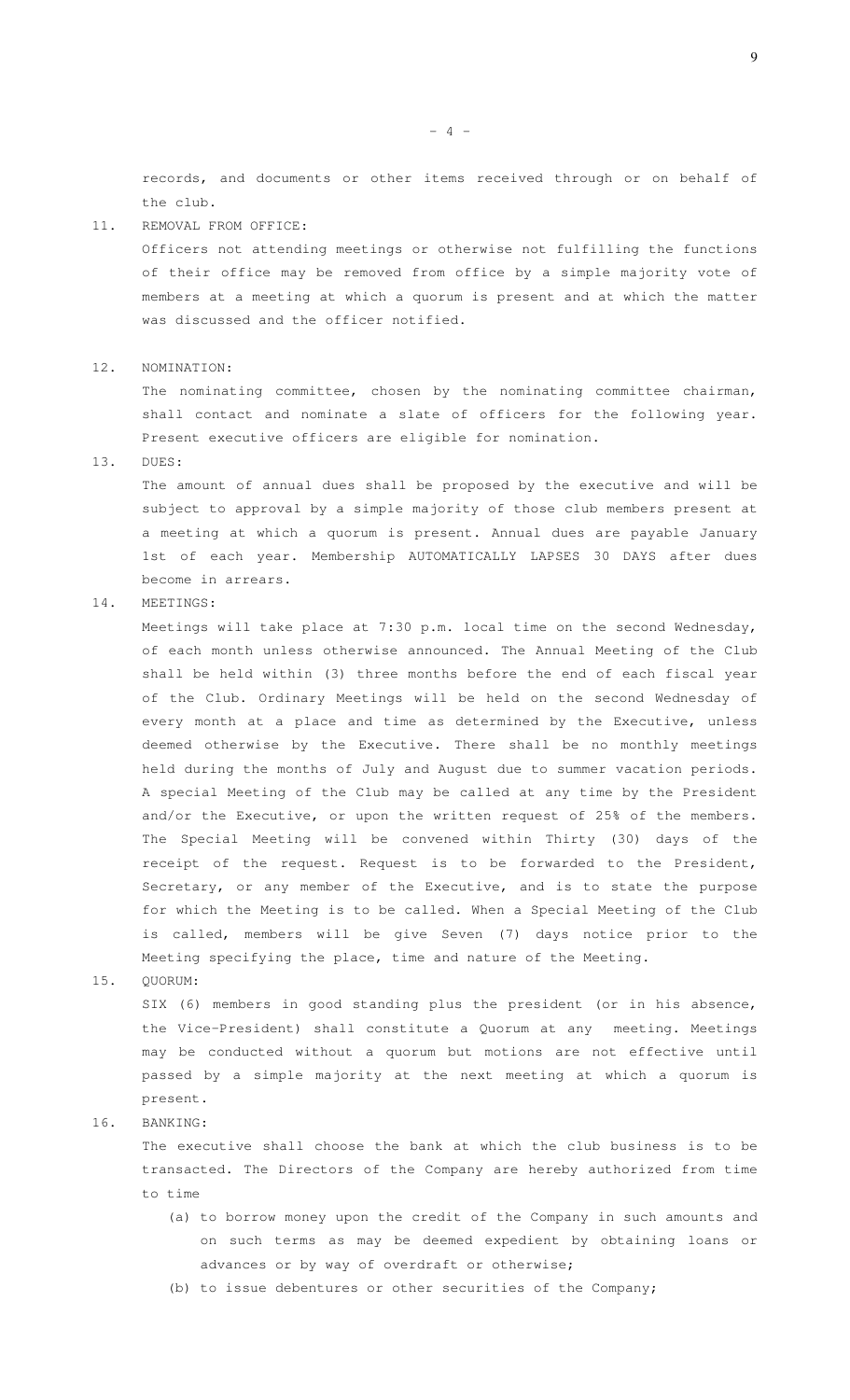- (c) to pledge or sell such debentures or other securities for such sums and at such prices as may be deemed expedient;
- (d) to mortgage, hypothecate, charge or pledge or give security in any manner whatever upon, all or any of the property, real and personal, immoveable and moveable, undertaking and rights of the Company, present and future, to secure any debentures or other securities of the Company, present or future, or any money borrowed or to be borrowed or any obligation or liability of the Company, present or future;
- (e) to delegate to such officer(s) or Director(s) of the Company as the Directors may designate all or any of the foregoing powers to such extent and in such manner as the Directors may determine.

This By-law shall remain in force and be binding upon the Company as regards any party acting on the faith thereof, until a copy, certified by the Secretary of the Company under the Company's seal, of a By-law repealing or replacing this By-law shall have been received by such party and duly acknowledged in writing.

#### 16.1 SIGNING OFFICERS:

Cheques shall be signed by the President and any one of: Vicepresident, secretary, or treasurer.

## 17. ANNUAL:

(1) The annual meeting of the club shall be held in October unless otherwise designated by the executive. Annual meetings shall require a notice in writing mailed or emailed to all members at least two weeks prior to the meeting.

- (2) The following shall take place at the annual meeting:
	- (a) an election of officers,
	- (b) presentation of reports by all officers and committee chairmen on the years activities,
	- (c) approval of the minutes of the last annual meeting.

# 18. VOTING AT MEETINGS:

At any meeting each member shall have a vote. A vote may be given in writing to the Secretary or made by proxy through another member who is authorized in writing prior to a vote being taken. The proxy vote may be or may specify conditions. Only one proxy per member will be allowed.

## 19. ENACTMENT OF AMENDMENTS TO BY-LAWS:

Amendments to, enactment of and repeal of by-laws may be voted upon at an annual meeting or at a special meeting called for that purpose, providing the Secretary has been notified in writing at least four weeks prior to the meeting and a notice specifying the proposed change(s) has been mailed or emailed to all club members at least two weeks prior to the meeting.

20. In the event of delay in holding an annual meeting the executive shall remain in office until the meeting is called.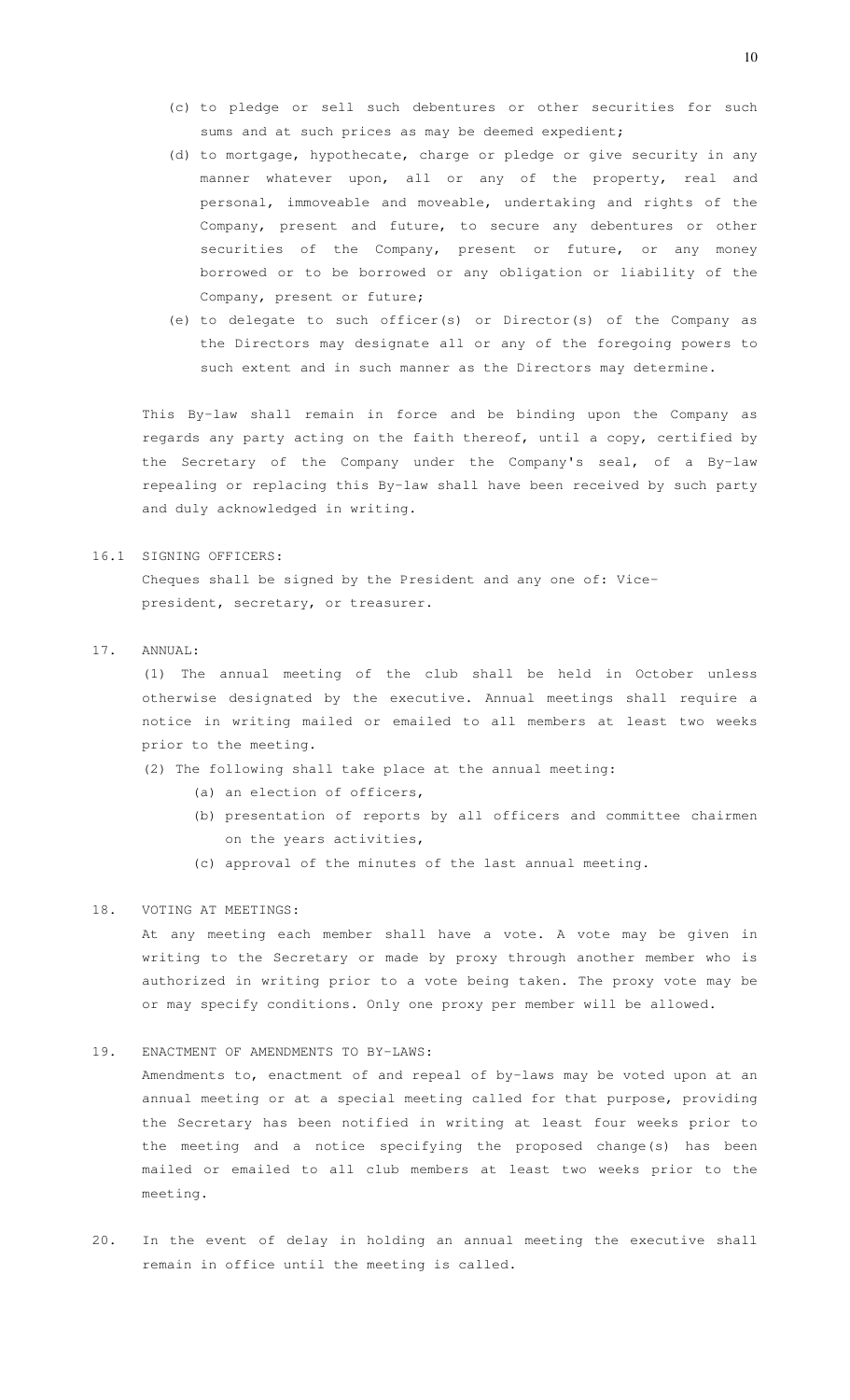#### 21. RESIGNATION OR EXPULSION:

(1) In the event of a member submitting his written resignation to the secretary or in the event a member is expelled by resolution of the general membership, he ceases to be a member and no refund of dues shall be made in such cases.

(2) A member ceases to be a member when annual dues are in arrears by 30 days.

#### 22. HONORARY MEMBERSHIP:

The circumstances under which HONORARY MEMBERSHIP may be granted shall be as follows:

- (1) The CANDIDATE must be and/or have been actively involved in the promotion of goodwill through the hobby of Amateur Radio. Or
- (2) must have performed a valuable service on behalf of the hobby of Amateur Radio.

#### 23. PROPOSALS:

Proposals for candidates for honorary membership may be made at any meeting of the club, by any member in good standing.

At a FOLLOWING meeting, where a quorum is present, there shall be a vote taken and upon receiving a simple majority vote of members present, the proposed candidate shall be granted HONORARY MEMBERSHIP status. (1) There shall NOT be more than two honorary memberships granted during

the club fiscal year ending DECEMBER 31.

Anyone granted membership status under ARTICLE 23 shall be notified in writing by the executive, not more than two (2) weeks after the majority vote is entered into the club minutes.

A candidate having been granted Honorary Member status, shall be presented with a certificate of same at the annual meeting of the club, following the majority vote. Honorary Membership carries with it all rights and privileges of an "Associate" member in accordance with ARTICLE 4 of the by-laws. Honorary Members are exempt from dues.

The corporate seal shall be kept in the custody of the Secretary.

IN WITNESS WHEREOF the parties have hereunder set their hands and seals this  $4^{th}$  day of December, A.D. 1991.

|  | David R. Hammond | Ray Howatt     |
|--|------------------|----------------|
|  | David R. Hammond | Kevin Clark    |
|  | David R. Hammond | Marjorie Lecky |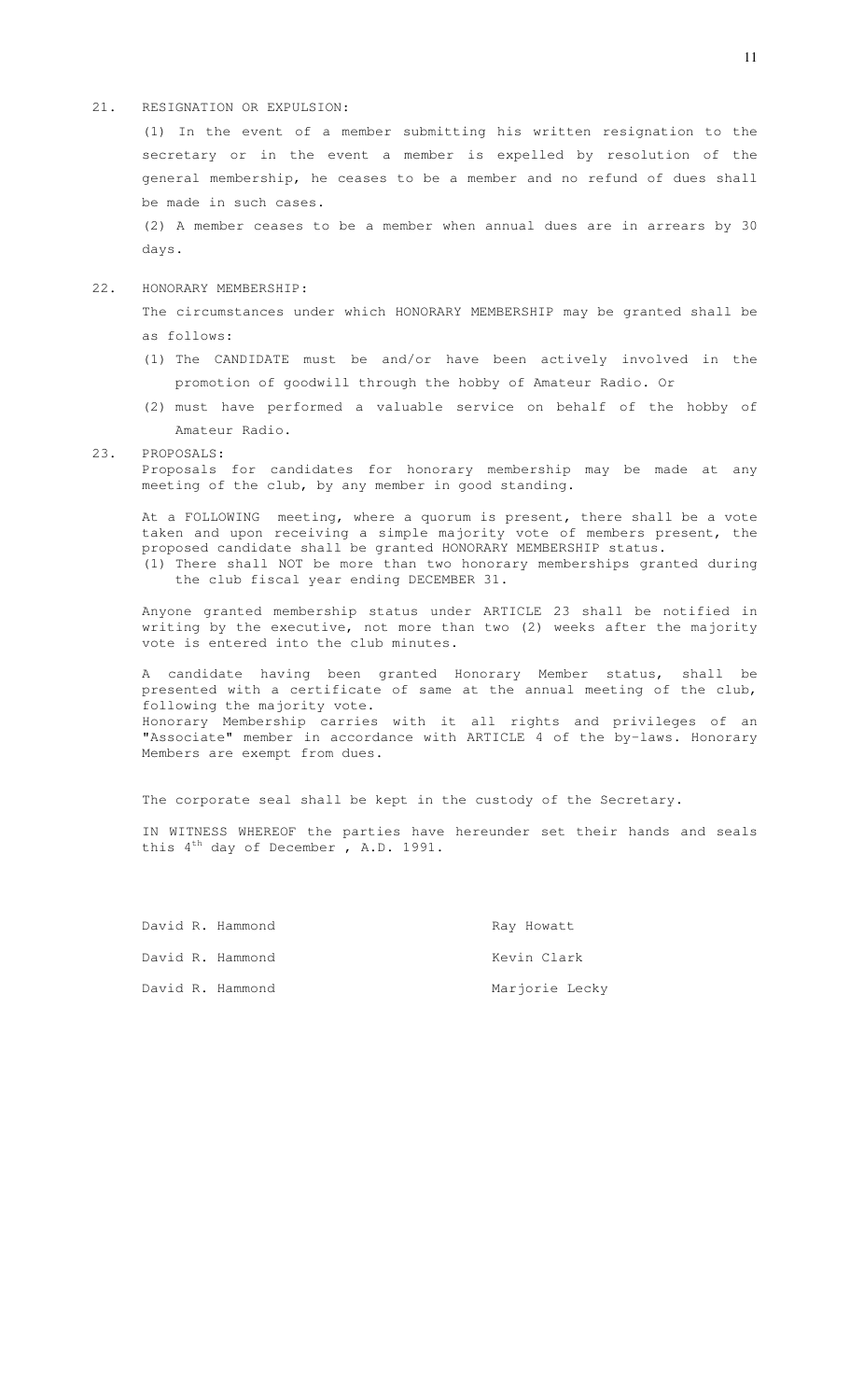> IN THE MATTER of the Companies Act, Revised Statutes of Prince Edward Island, 1988, Chapter C-14, Part II and amendments thereto

 $-$  and  $-$ 

IN THE MATTER of the petition of Ray Howatt and others for a Charter of Incorporation by Letters Patent under the proposed name of "SPARC, Summerside Amateur Radio Club Inc.".

# AFFIDAVIT

I, DAVID .R. HAMMOND of Summerside, in the County of Prince, Province of Prince Edward Island, MAKE OATH AND SAY AS FOLLOWS:-

1. THAT I am a subscribing witness to the attached Petition and Memorandum of Agreement and was present and did see both of the same duly executed by the several Petitioners.

SWORN TO before me at Summerside, Prince County, Province of Prince Edward Island, this  $6^{th}$  , day Of December , A.D. 1991.

David R. Hammond

A COMMISSIONER FOR TAKING AFFIDAVITS IN THE SUPREME COURT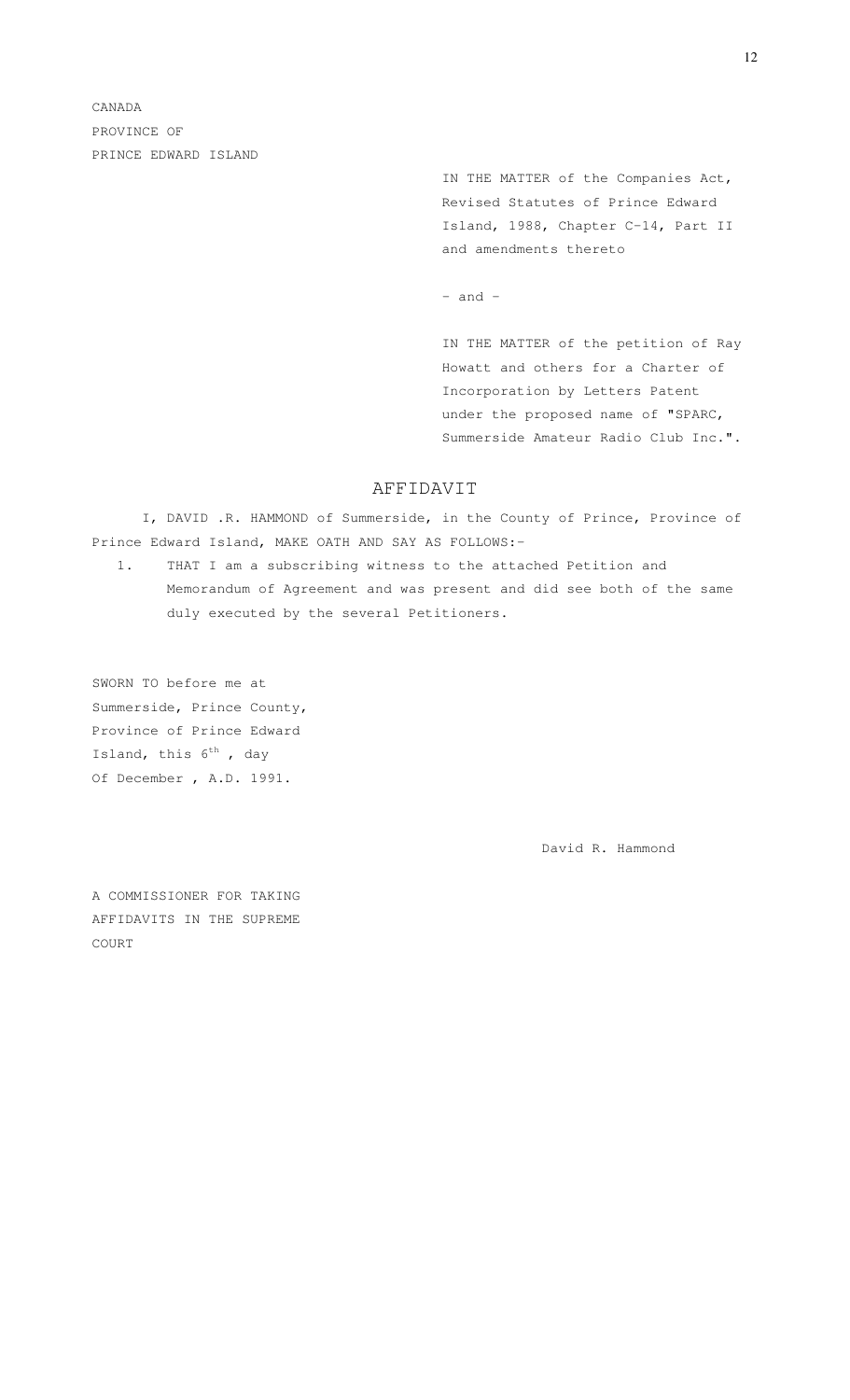> IN THE MATTER of the Companies Act, Revised Statutes of Prince Edward Island, 1988, Chapter C-14, Part II and amendments thereto

 $-$  and  $-$ 

IN THE MATTER of the petition of Ray Howatt and others for a Charter of Incorporation by Letters Patent under the proposed name of "SPARC, Summerside Amateur Radio Club Inc.".

# AFFIDAVIT

I, RAY HOWATT of St. Eleanors, in the County of Prince, Province of Prince Edward Island, Instructor Computer Technology, MAKE OATH AND SAY AS FOLLOWS:-

1. THAT I am one of the Petitioners herein and have full knowledge of the facts set out in the said Petition.

2. THAT the statements and allegations made and contained in the annexed Petition are true according to the best of my knowledge, information and belief.

SWORN TO before me at Summerside, Prince County, Province of Prince Edward Island, this  $4^{th}$  day of December ,A.D. 1991.

Ray Howatt

A COMMISSIONER FOR TAKING AFFIDAVITS IN THE SUPREME COURT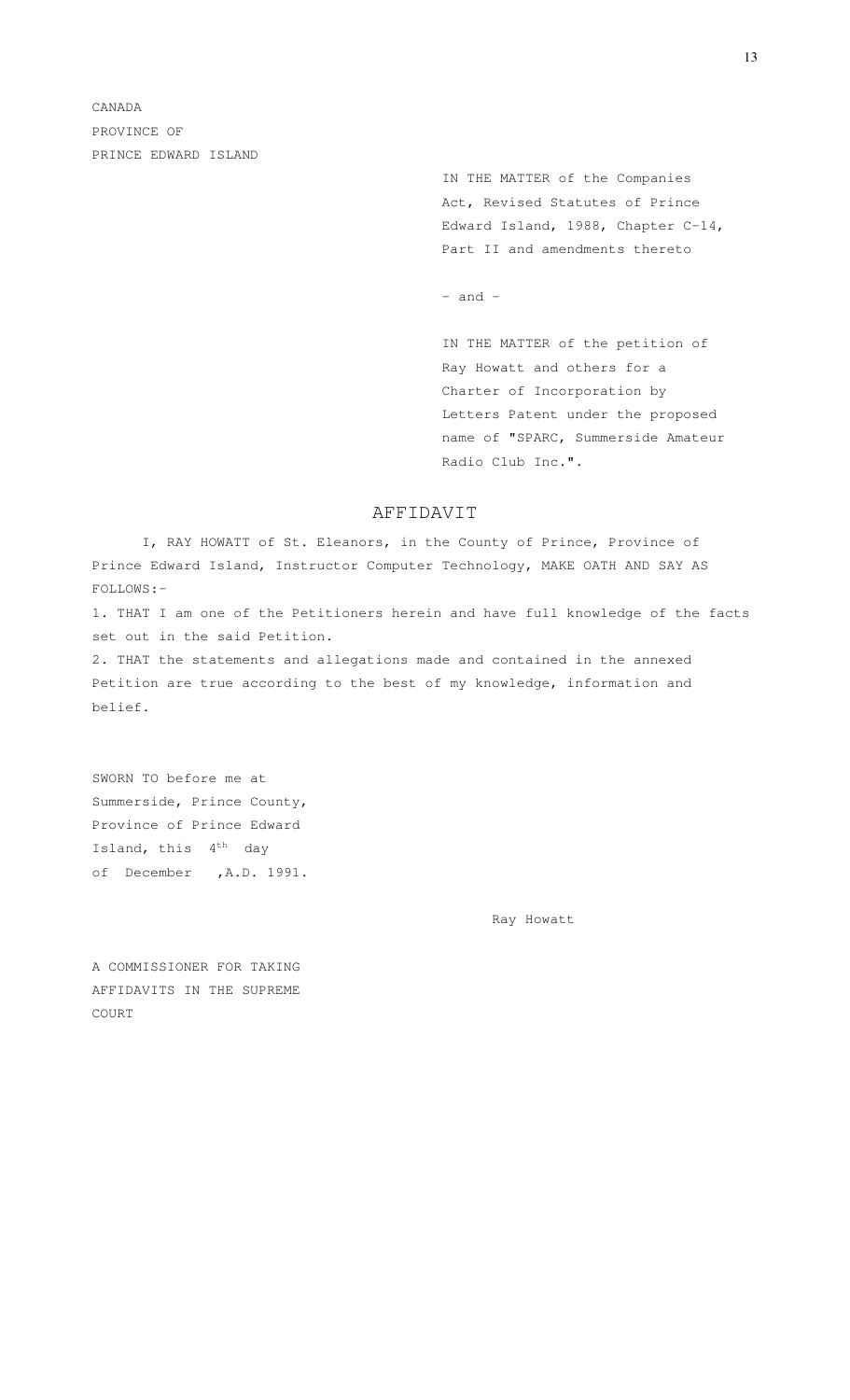> IN THE MATTER of the Companies Act, Revised Statutes of Prince Edward Island, 1988, Chapter C-14, Part II and amendments thereto

 $-$  and  $-$ 

IN THE MATTER of the petition of Ray Howatt and others for a Charter of Incorporation by Letters Patent under the proposed name of "SPARC, Summerside Amateur Radio Club Inc.".

# AFFIDAVIT

I, RAY HOWATT of St. Eleanors, in the County of Prince, Province of Prince Edward Island, Instructor Computer Technology, MAKE OATH AND SAY AS FOLLOWS:-

1. THAT I am one of the Petitioners herein and have personal knowledge of the matters herein deposed to except where otherwise noted.

2. THAT I have made diligent inquiries and am advised and verily believe that the name "SPARC, Summerside Amateur Radio Club Inc." is not the name of any other known company, or otherwise on public grounds objectionable.

SWORN TO before me at Summerside, Prince County, Province of Prince Edward Island, this 4<sup>th</sup> day Of December , A.D. 1991.

Ray Howatt

A COMMISSIONER FOR TAKING AFFIDAVITS IN THE SUPREME COURT